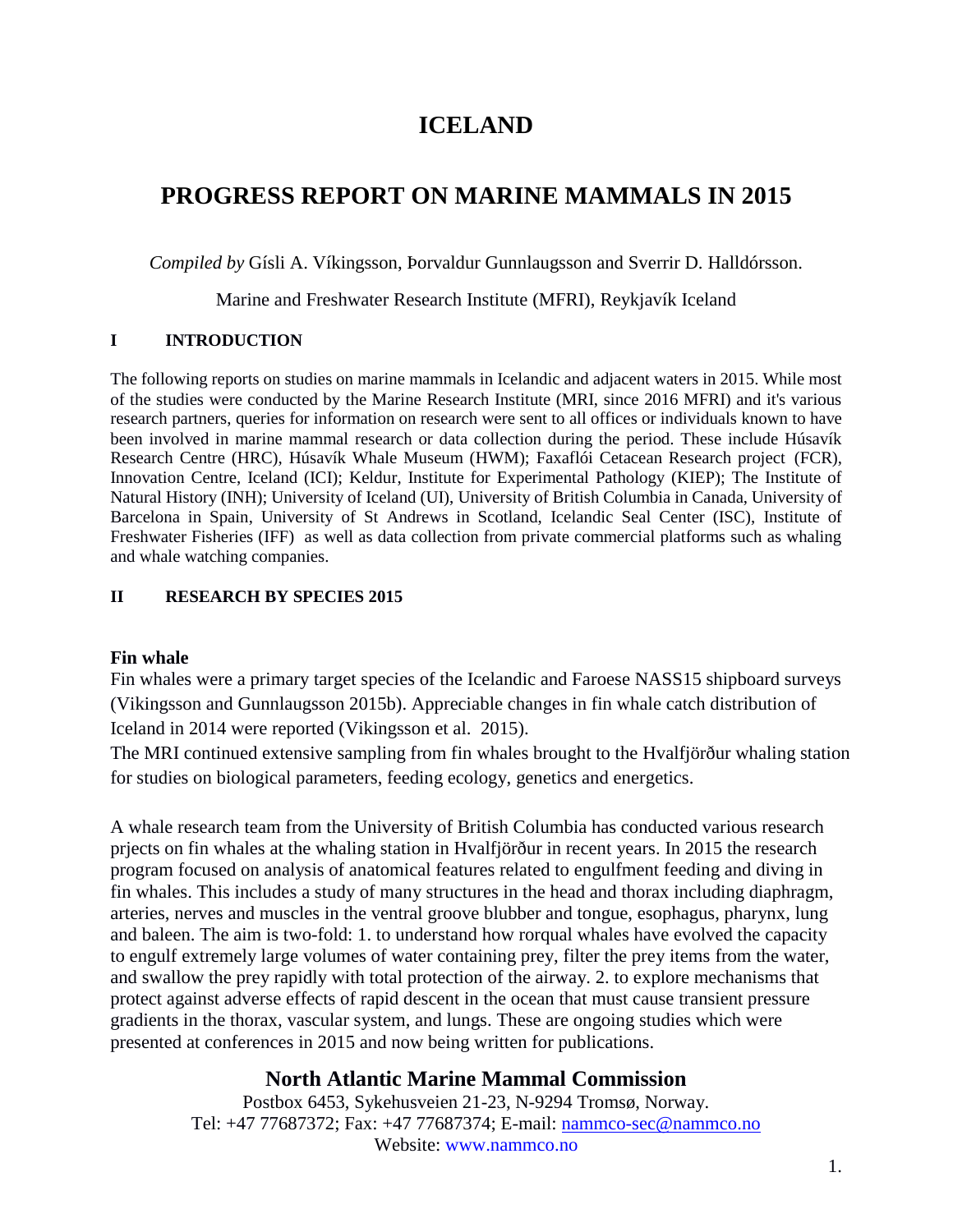The MRI cooperates on fin whale research with the Department of Animal Biology, University of Barcelona, Spain. Research in 2015 focused on the use of stable isotope values to gain better understanding of feeding and migration of the fin whales caught off Iceland. Studies have been conducted in a variety of tissues, including skin, muscle, baleen plates, scats and stomach contents, as well as in bone samples collected in the 1980s.

### **Common minke whale**

Common Biological sampling from the minke whale hunt in Iceland continued under the auspices of the MRI.

MRI scientists participated in genetic collaborative work on stock structure issues relevant to management of minke whales.

Studies continued at the MRI on the development of a new ageing method for common minke whales.

### **Humpback whale**

Humpback whales were the primary species of a whale observation effort onboard a capelin survey vessel 14 Sept - 4 Oct 2015 (Gunnlaugsson et al. 2016), The humpbacks are concentrated in the area where capelin is detected and this is of interest in the modeling of the capelin stock..

The HRCin Husavik contined their long-term photo-identification and sightings studies of cetaceans in Skjálfandi bay. The MRI continued their photo-identification studies including the establishment of a central national humpback whale photo-id database.

Three humpback whales were instrumented with satellite tags in October 2015 in a cooperative project between the MRI and the exhibition Whales of Iceland, Reykjavík.

### **Blue whale**

The HRC made recordings of blue whales using a large hydrophone array and recordings of white-beaked dolphins using a 16-hydrophone array.

### **N-Bottlenose whale**

In 2015, the laboratory of Patrick Miller from University of St Andrews in Scotland led a 4-week expedition starting in June working in the coastal waters of northern Iceland and waters between Iceland and Jan Mayen. This trial built upon research in the Jan Mayen area in 2013 and 2014, which had the dual objectives of using animal-attached tags to study the body condition of large cetaceans, and studying northern bottlenose whales in the waters north of Iceland and in particular using at-sea experiments to how they respond to underwater anthropogenic noise. The outcome of the 2015 trial is reported in full in a cruise report (Miller et al. 2015). A publication (Miller et al. 2015) reported the first results of how *Hyperoodon* responded to underwater noise presented in an at-sea experiment.

### **Killer whale**

## **North Atlantic Marine Mammal Commission**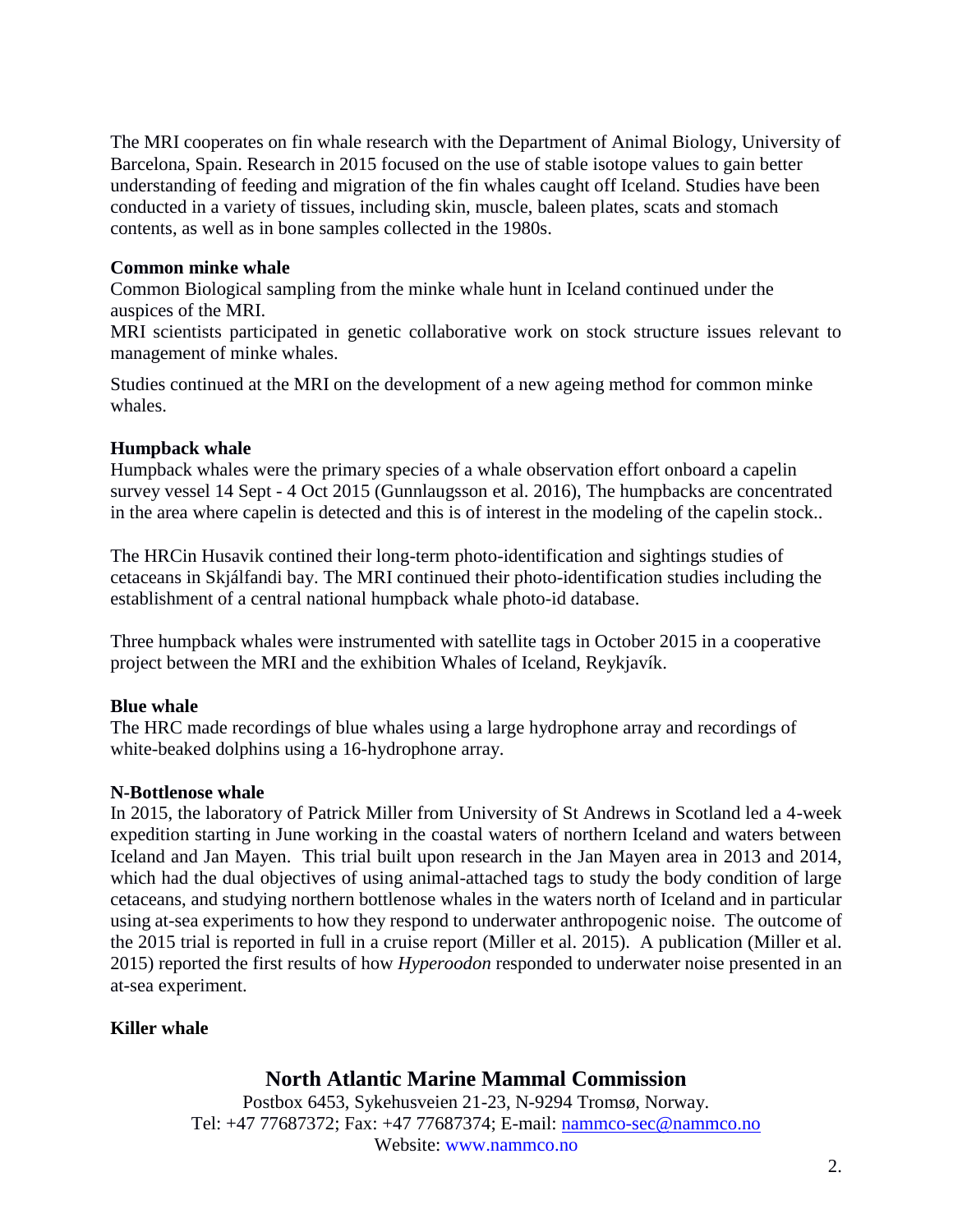Data collection continued for MRI's research project on killer whale ecology and behaviour in Breiðafjörður Bay Work (late winter) and around the Vestmannaeyjar Islands (summer). This project was finalized in 2015, but a continuation of the project has received additional funding for another three years.

### **Harbour porpoise**

Collaboration of the MRI with the University of Potsdam on harbour porpoise genetics is ongoing (Lah et al. 2016).

### **Harbour seals**

The event "The great seal count" was carried the 19<sup>th</sup> of July 2015 for the ninth year in a row in Húnaflói bay by volunteers under supervision of the ISC. All seals on the coastline of Vatnsnes and Heggstaðanes peninsulas in Húnaflói bay were counted (~100 km). The count resulted in 446 seals (mainly harbour seals), compared to 706 in the same area and time of year in 2014.

A study on the effect of seals on salmonids was initiated in 2009 by ISC and IFF. The main goal is to determine feeding habits of seals in river mouths in the north western part of Iceland, especially in regards of the effect of seals on salmonids. Different methods are used (Hard-part analysis, stable isotope analysis and prey-DNA analysis using barcoding). The diet project is in cooperation with ISC, Stockholm University, Natural History Museum in Stockholm and BioPol in Skagaströnd Iceland. Statistical analysis of the data and writing of reports and scientific papers were ongoing.

The effect of seal watching on the behaviour and distribution of harbour seals has been studied by ISC and IFF since 2008. During 2015 the compliance of tourists to seal watching codes was investigated by a masterstudent (Marschall 2015).

## **Grey seals**

No research on grey seals was carried out by ISC in 2014, but a planned grey seal census survey is planned for 2017.

### **Other pinniped species**

ISC monitors visits of vagrant seals to the coast of Iceland by collecting information about such visits from the news or human resources (photos of life animals).

| $\alpha$ and $\alpha$ is $\alpha$ in $\alpha$ is $\alpha$ in $\alpha$ in $\alpha$ is $\alpha$ is $\alpha$ is $\alpha$ is $\alpha$ is $\alpha$ is $\alpha$ is $\alpha$ is $\alpha$ is $\alpha$ is $\alpha$ is $\alpha$ is $\alpha$ is $\alpha$ is $\alpha$ is $\alpha$ is $\alpha$ is $\alpha$ is $\alpha$ is $\alpha$ is $\alpha$ is $\alpha$ |       |         |        |
|-----------------------------------------------------------------------------------------------------------------------------------------------------------------------------------------------------------------------------------------------------------------------------------------------------------------------------------------------|-------|---------|--------|
|                                                                                                                                                                                                                                                                                                                                               | Harp  | Bearded |        |
|                                                                                                                                                                                                                                                                                                                                               | seals | seals   | Walrus |
| Kópur                                                                                                                                                                                                                                                                                                                                         |       |         |        |
| Fullorðin                                                                                                                                                                                                                                                                                                                                     |       | ੨       |        |
| Alls                                                                                                                                                                                                                                                                                                                                          |       |         |        |

Reported sightings of vagrant species in 2015.

# **North Atlantic Marine Mammal Commission**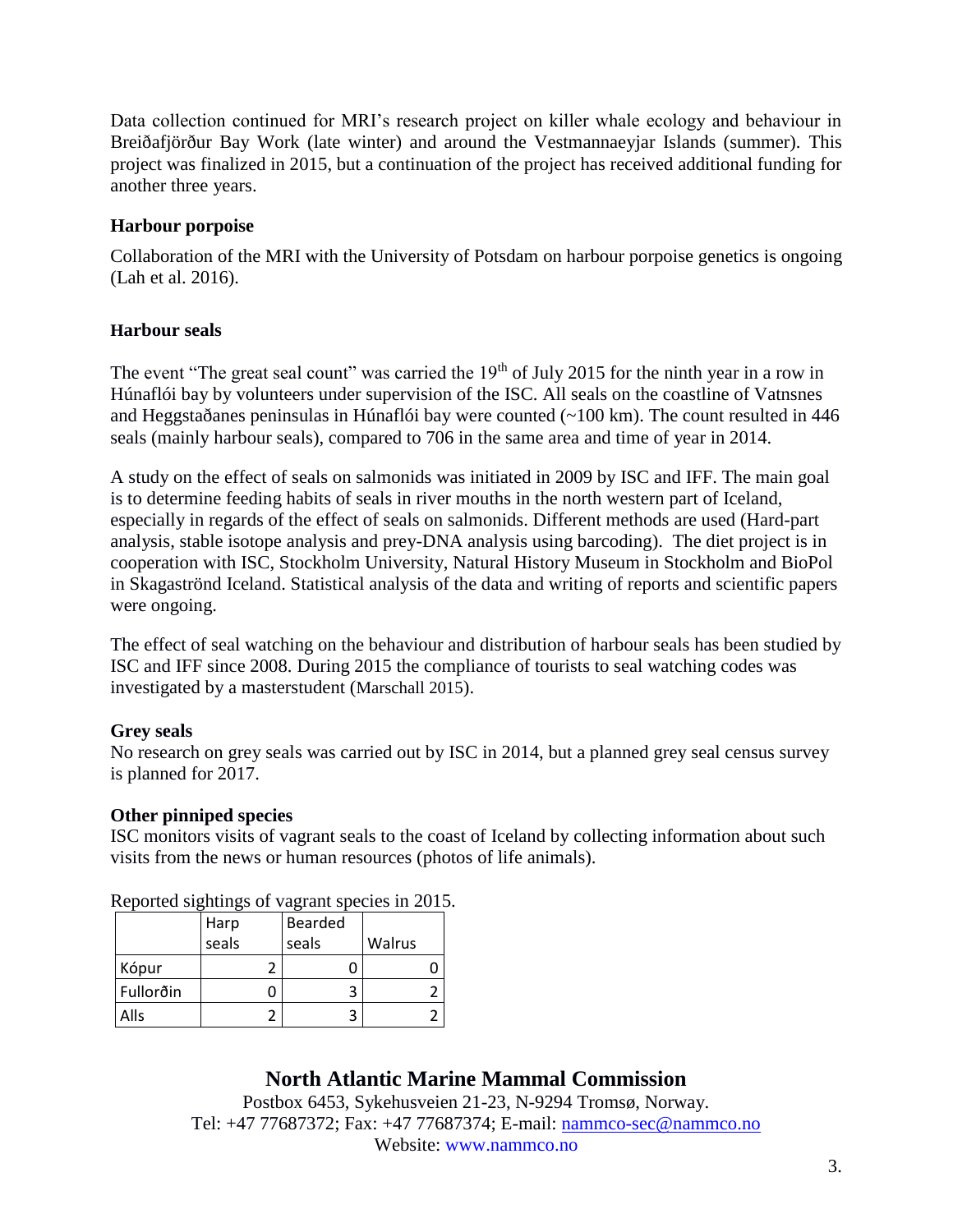### **III ONGOING (CURRENT) RESEARCH**

### **Cetaceans**

As in 2015 humpback whales were the primary species of a whale observation effort onboard two capelin survey vessels 10 Sept - 4 Oct 2016, The humpbacks were similarly concentrated in the area where capelin was detected and this is of interest in the modeling of the capelin stock. Of surprise at this time of season was the high density of fin whales more distributed in the southern part of the surveyed area. Point estimates for fin and humpback whales in the area in 2015 (shown with grey borders on Fig 1) were reported in Gunnlaugsson et al (2016).



Fig 1. Sightings of humpback whales (blue) and covered trask lines (red) in capelin surveys Sept-October 2015 (left) and 2016 (right). Estimates have been produced for 2015 (grey boardered area).

The aerial (Partenavia) component if the Iclandic NASS15 resulted in very low coverage and was repeated using a Twin Otter aircraft in 2016. Analysis of the results and those from the NASS15 are in preparation.

### **Pinnipeds**

An aerial harbour seal census was carried out in 2016 to estimate population size. Analysis is currently ongoing. The seal count in Húnaflói bay is conducted annually in the end of July by the ISC (since 2007).

Dietary studies of harbour seals that haul-out in river mouths in the north west of Iceland (by ISC and IFF), with special efforts put on investigating the effect of seals on salmonids has continued during 2016 and some results have been published in 2016.

A study on the effect of tourism on the spatial and behavioural haul-out patterns of harbour seal initiated in 2008 by ISC and IFF will continue the following years. A study of the potential effect

# **North Atlantic Marine Mammal Commission**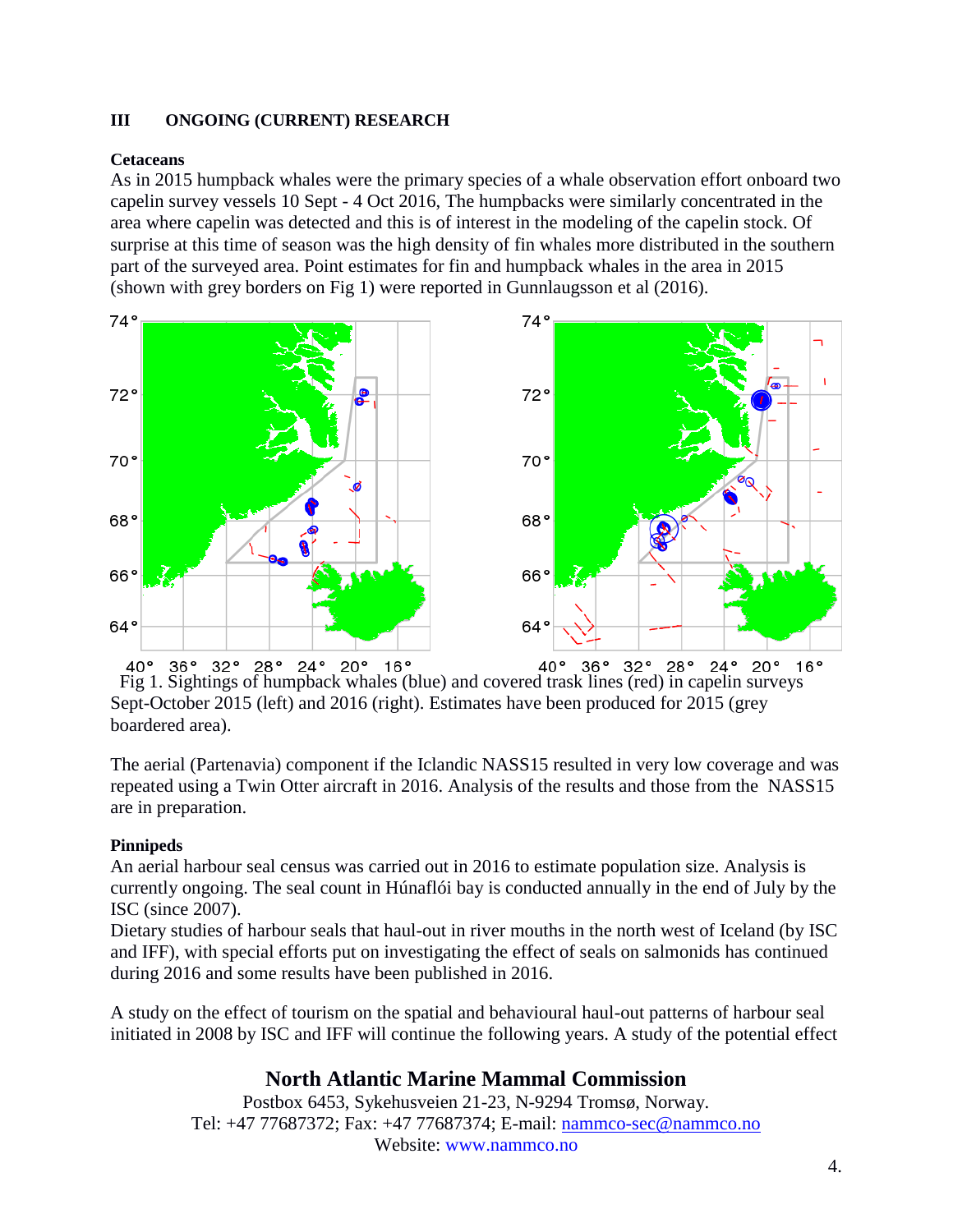of boat-based seal watching on seal behaviour is ongoing. The perception of marine mammal watching tourists towards marine mammal conservation and management in Iceland is being investigated by ISC and IFF in co-operation with Stockholm University.

In addition, data of abundance and haul-out patterns of harbour seals at Vatnsnes peninsula has been published by the ISC and IFF.

#### **IV ADVICE GIVEN AND MANAGEMENT MEASURES TAKEN**

#### **Cetaceans**

Based on assessments conducted by the Scientific Committees of NAMMCO and the IWC, the MRI recommended that annual catches in 2016-2017 do not exceed 146 fin whales on the East Greenland – Iceland management area. On the same basis the MRI recommended maximum annual takes of 224 common minke whales in the Icelandic continental shelf (CIC) area, and 121 animals in the CM area (Jan Mayen) in 2016 and 2018.

#### **Pinnipeds**

MRI advised that reporting of all seal hunt should be mandatory. MRI will release advice based on the management objectives set for harbour and grey seals in Iceland after the harbour seal census in the summer of 2016.

#### **Reference**

.

Gunnlaugsson , T., Mikkelsen , B. and Víkingsson , G.A. 2016. Cruise report of the Icelandic NASS 2015 cetacean census vessel survey. Report IWC SC/66b/IA18 12pp.

Lah L, Trense D, Benke H, Berggren P, Gunnlaugsson Þ, Lockyer C, Öztürk A, Öztürk B, Pawliczka I, Roos A, Siebert U, Skóra KE, Víkingsson G, Tiedemann R (2016) Spatially Explicit Analysis of Genome-Wide SNPs Detects Subtle Population Structure in a Mobile Marine Mammal, the Harbor Porpoise. PLoS One 11:e0162792

Víkingsson G, Pike D, Schleimer A, Valdimarsson H, Gunnlaugsson T, Silva T, Elvarsson B, Mikkelsen B, Öien N, Desportes G, Bogason V, Hammond PS (2015). Distribution, abundance and feeding ecology of baleen whales in Icelandic waters: have recent environmental changes had an effect ? Front Ecol Evol 3:1–18.

### **V PUBLICATIONS AND DOCUMENTS**

#### **Peer-reviewed publications**

Bertulli, C, Tetley, M, Magnúsdóttir, EE and Rasmussen, MH (2015) Observations of movement and site fidelity of white-beaked dolphins (Lagenorhynchus albirostris) in Icelandic coastal waters using photo-identification'. J. Cet. Res. Manage 15: 27-34.

Bertulli, CG, Galatius, A, Kinze, CC, Rasmussen, MH, Deaville, R, Jepson, P, Vedder, EJ, Sánchez, GJ, Contreras8, Sabin, CRC and Watson, A (2015). Vertebral column deformities in white-beaked dolphins from the eastern North Atlantic. Diseases of Aquatic Organisms 116:59-67.

## **North Atlantic Marine Mammal Commission**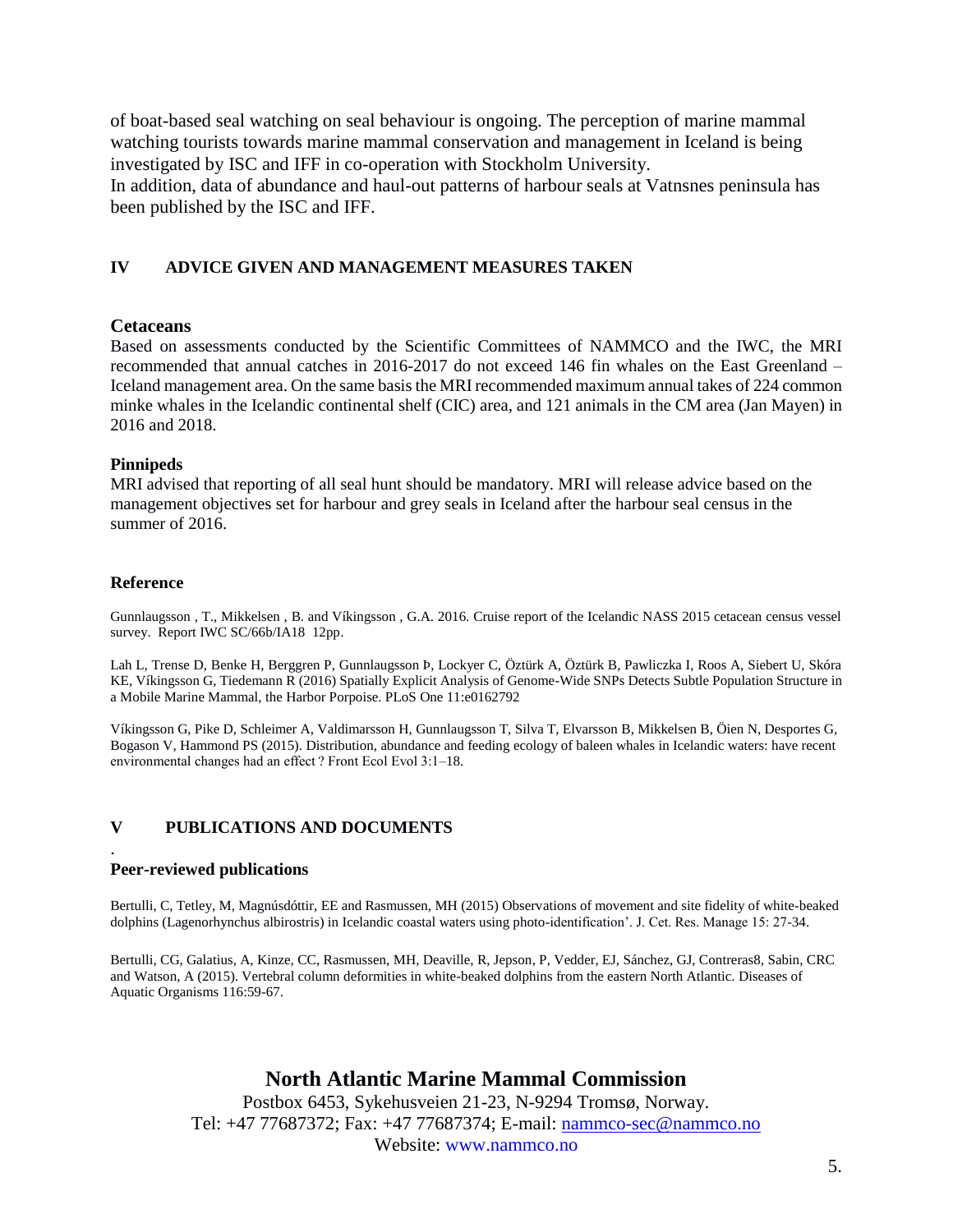Bertulli, CG, Rasmussen, MH and Rosso, M (2015). An Assessment of the Natural Marking Patterns used for Photo-Identification of Common Minke Whales and White-Beaked Dolphins in Icelandic Waters." Journal of the Marine Biological Association of the United Kingdom, 1-13.

Christiansen, F, Bertulli, C, Rasmussen, M and Lusseau, Dl (2015). Estimating cumulative exposure of wildlife to non-lethal disturbance using spatially explicit capture recapture models. Journal of Wildlife Management 79, 311-324.

Fernández, R., Schubert, M., Vargas‐ Velázquez, A.M., Brownlow, A., Víkingsson, G.A Siebert, U., Jensen, L.F., Øien, N., Wall, D. and Rogan, E. 2015. A Genomewide Catalogue of Single Nucleotide Polymorphisms in White-beaked and Atlantic Whitesided Dolphins. *Molecular Ecology Resources* 16 (1), 266-276. DOI: 10.1111/1755-0998.12427

Filatova, O., Samarra, F.I.P, Deecke, V., Ford, J., Miller, P. and Yurk, H. 2015. Cultural evolution of killer whale vocalizations: background, mechanisms and consequences. *Behaviour* 152 (15), 2001-2038, DOI: 10.1163/1568539X-00003317

Filatova, O., Miller, P., Yurk, H., Samarra, F.I.P, Hoyt, E., Ford, J., Matkin, C. and Barrett-Lennard, L. 2015. Killer whale call parameters are similar across the oceans, but vary across sympatric ecotypes. *Journal of the Acoustical Society of America* 138: 251-257.

Goldbogen, J.A., Shadwick, R.E., Lillie, M.A., Piscitelli, M.A., Potvin, J., Pyenson, N.D. and Vogl, A.W. (2015). Using morphology to infer physiology: case studies on rorqual whales (Balaenopteridae). Can. J. Zool. 93: 687–700. doi: 10.1139/cjz-2014-0311

Magnúsdóttir, EE, Miller, PJO, Lim, R, Rasmussen, MH, Lammers, MO and Svavarsson, J (2015). Humpback whale (Megaptera novaeangliae) song unit and phrase repertoire progression on a subarctic feeding ground. J. Acoust. Soc. Am. 138, 3362–3374

Miller P. J. O., Kvadsheim, P. H., Lam, F. P. A., Tyack, P.L., Curé, C., DeRuiter, S. L., Kleivane, L., Sivle, D. L., van IJsselmuide, S. P., Visser, F., Wensveen, P. J., von Benda-Beckmann, A. M., Martin López, L. M., Narazaki, T., Hooker, S. K. (2015). First indications that northern bottlenose whales are sensitive to behavioural disturbance from anthropogenic noise. R. Soc. open sci. 2: 140484[. http://dx.doi.org/10.1098/rsos.140484.](http://dx.doi.org/10.1098/rsos.140484)

Pálsson, Ó. K. Gunnlaugsson, Th. G.and Droplaug Ólafsdóttir. 2015. Meðafli sjófugla og sjávarspendýra í fiskveiðum á Íslandsmiðum. By-catch of sea birds and marine mammals in Icelandic fisheries. *Fjölrit Hafrannsóknastofnunar* nr. 178, 21 pp.

Samarra, F.I.P, Deecke, V. og Miller, P.J.O. (in review) Low-frequency sounds produced by Northeast Atlantic killer whales (*Orcinus orca*). *Journal of the Acoustical Society of America*

Samarra, F.I.P. 2015. Variations in killer whale (*Orcinus orca*) food-associated calls produced during different prey behavioural contexts. *Behavioural Processes* 116: 33-42.

Samarra, F.I.P.and Foote, A.D. 2015. Seasonal movements of killer whales between Iceland and Shetland. *Aquatic Biology* 24: 75-79.

Samarra, F.I.P**.** and Miller, P.J.O. 2015. Prey-induced behavioural plasticity of herring-eating killer whales. *Marine Biology* 162: 809-821

Samarra, F.I.P, Deecke, V.B., Simonis, A.E. and Miller P.J.O. 2015. Geographic variation in the time-frequency characteristics of high-frequency whistles produced by killer whales (*Orcinus orca*). *Marine Mammal Science* 31(2): 688-706

Víkingsson, G.A.**,** Pike, D.G., Schleimer, A., Héðinn Valdimarsson, Gunnlaugsson, Th. , Teresa Silva, Elvarsson, B. Þ., Mikkelsen, B., Öien, N., Desportes, G., Valur Bogason, Hammond, P.S. 2015. Distribution, Abundance and Feeding Ecology of Baleen Whales in Icelandic Waters: Have Recent Environmental Changes Had an Effect ? *Frontiers in Ecology and Evolution* 3 (6), 1-18. DOI:10.3389/fevo.2015.00006

### **North Atlantic Marine Mammal Commission**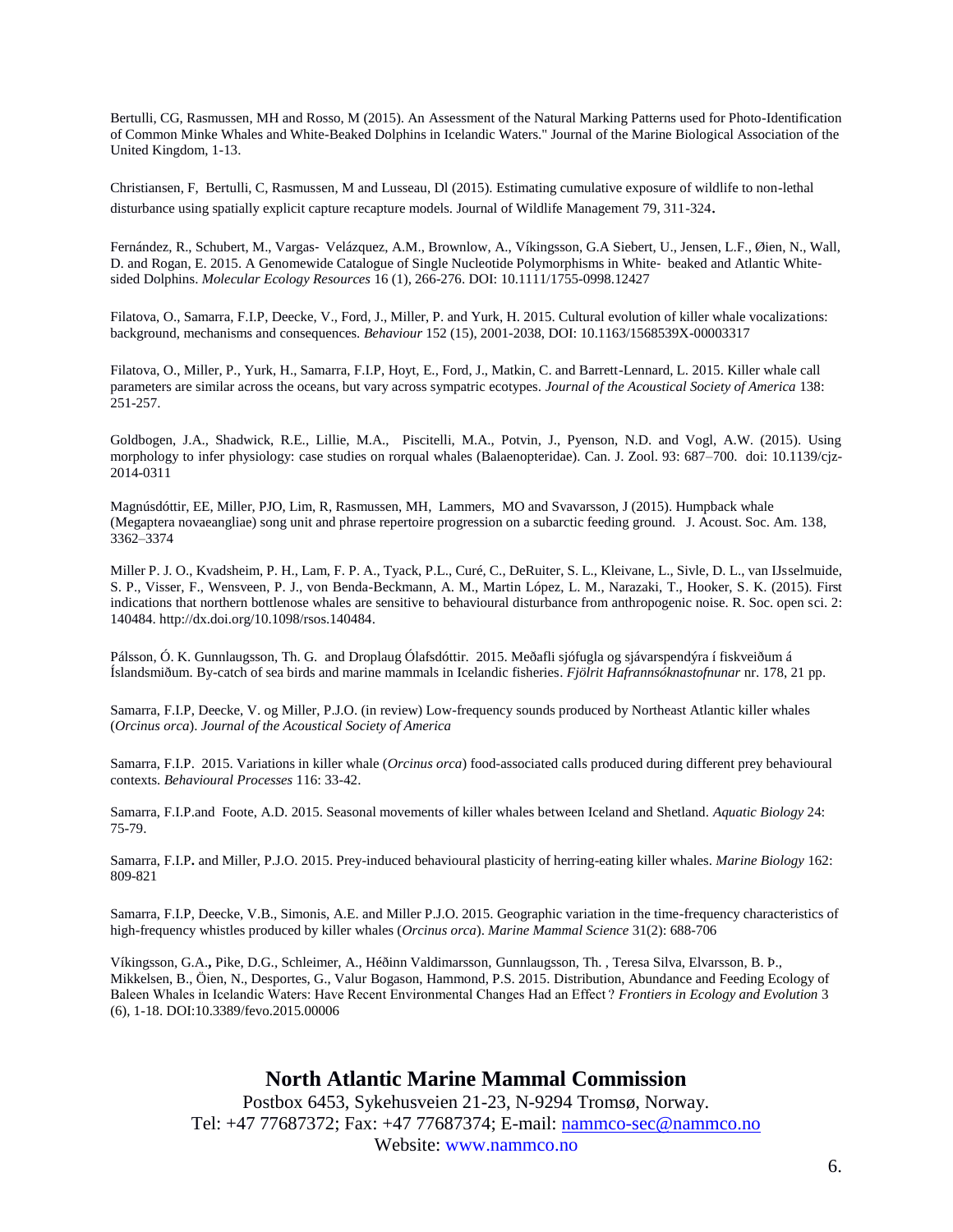Víkingsson, G.A. Heide‐ Jørgensen, M.P. 2015. First indications of autumn migration routes and destination of common minke whales tracked by satellite in the North Atlantic during 2001-2011. *Marine Mammal Science* 31, 376-385.

Víkingsson, G.A**.,** Teresa Silva, Elvarsson, B. Þ. and Héðinn Valdimarsson. 2015. Nýlegar breytingar á útbreiðslu og fjölda skíðishvala við Ísland og hugsanlegir orsakavaldar / Recent changes in distribution and abundance of baleen whales in Icelandic waters and their potential causes. Þættir úr vistfræði sjávar. *Hafrannsóknir* 181, 36-46.

Vogl, A.W., Lillie, M. Piscitelli, M.A. Goldbogen, J.A., Pyenson, N.D. and Shadwick, R.E. (2015). Stretchy nerves are an essential component of the extreme feeding mechanism of rorqual whales. Current Biology 25:R360-R361. doi:10.1016/j.cub.2015.03.007.

#### **Reports**

Fortuna, C.M., Kitakado, T., Donovan, G., Double, M., Holm, P., Jackson, J., Rendell, J., Roel, B., Rojas-Bracho, L., Ritter, F., Víkingsson, G.A. and Walløe, L. 2015. Discussion paper on improving the Scientific Committee budget review process: proposal for a revised method of defining and adopting the SC budget and implications for the SC working methods. *IWC/SC/66a/SCP3*, 12 pp.

Granquist, S.M. 2015. Effects of wildlife watching tourism on Arctic marine mammals, with a special note on harbour seal watching in Iceland. Nammco symposium, Copenhagen, Denmark Okt. 2015.

Granquist, S.M., Erlingur Hauksson og Tryggvi Stefánsson. 2015. Landselatalning árið 2014 -Notkun Cessna yfirþekju flugvélar, þyrilvængju og ómannaðs loftfars (flygildi) við talningu landsela úr lofti. Skýrsla til Veiðimálastofnunnar VMST/15002

Gunnlaugsson, Th. G. and Víkingsson, G.A. 2015. Comments on the proposed research plan for new scientific whale research program in the Antarctic Ocean (NEWREP-A) submitted to the Scientific Committee of the IWC by the Government of Japan. Report IWC/SC/F15/SP04 submitted to the IWC NewRep-A Special Permit Expert Panel Review Workshop, 3 pp.

Miller, P., Narazaki, N., Isojunno, S., Hansen, R., Kershaw, J., Neves dos Reis, M., Kleivane, L. 2015. Cruise report for body condition and 3S15 projects: 2015 Jan Mayen trial. Internal report available from author.

Víkingsson, G.A. and Gunnlaugsson, Th. G.2015a. A note on changes in fin whale catch distribution of Iceland in 2014. *Report IWC SC/66a/RMP2*, submitted to the annual Meeting of the Scientific Committee of the International Whaling Commission (IWC), 4 pp.

Víkingsson, G.A. and Gunnlaugsson, Th. G.2015b. T. NASS 2015 survey plan. Report *IWC/SC/66a/RMP3* submitted to the annual Meeting of the Scientific Committee of the International Whaling Commission (IWC), 7 pp.

Young Madeline 2015. Marine animal entanglements in mussel aquaculture gear. Documented cases from mussel farming regions of the world including first-hand accounts from Iceland. MSc Thesis University of Akureyri, Iceland.

#### **Conference abstracts**

Bertulli, CG, Galatius, A, Kinze, CC, Rasmussen, M, Keener, W and Webber,M (2015). Color patterns in white-beaked dolphins Lagenorhynchus albirostris from Iceland. Biennial Conference on the Biology of Marine Mammals, San Fransisco, U.S.A.

Bertulli, C.G., Gero, S. and Rasmussen, M.H. Association patters of white-beaked dolphins Lagenorhynchus albirostris in Iceland: insights into social organization. 29th Annual European Cetacean Society Conference, Malta.

### **North Atlantic Marine Mammal Commission**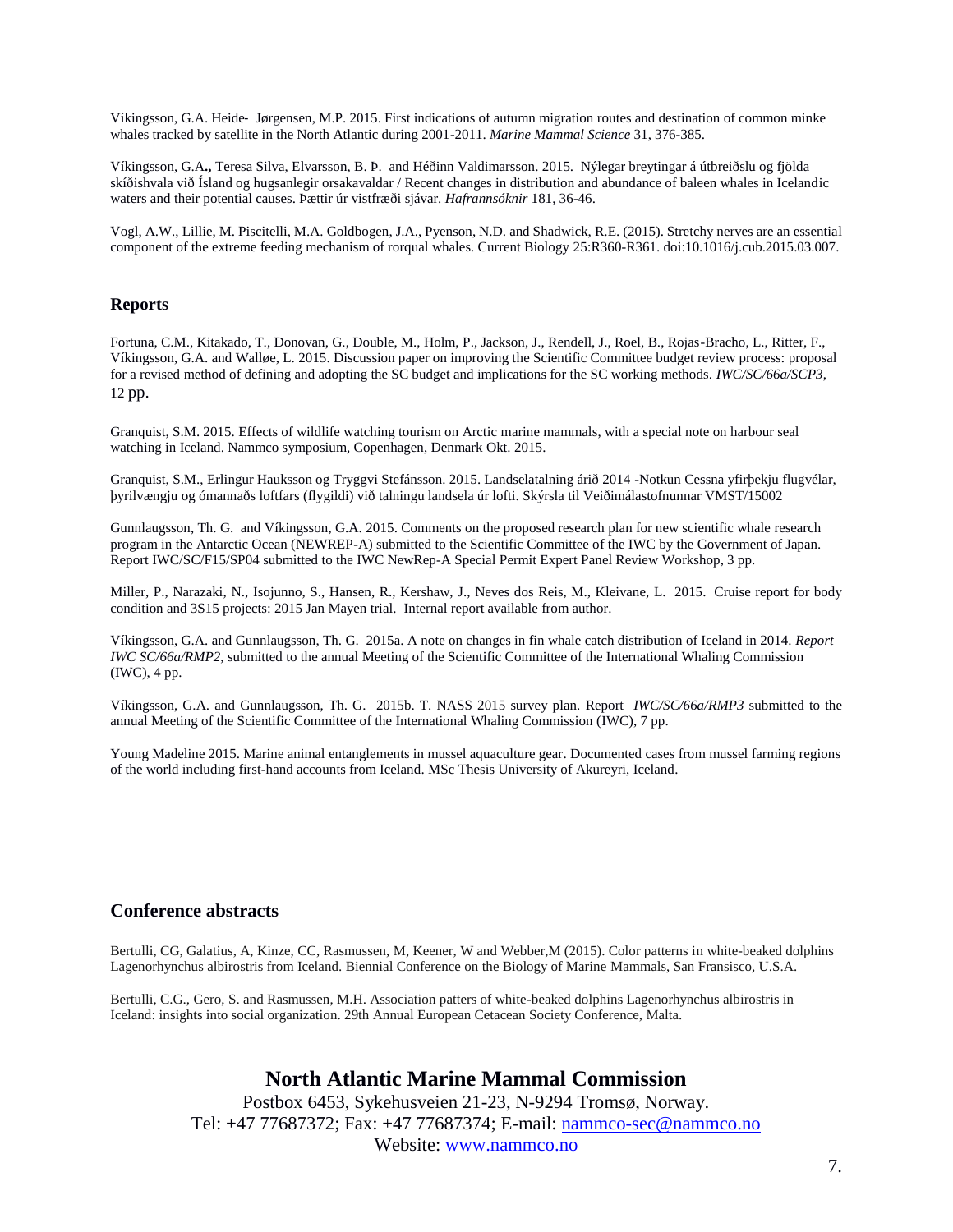Bertulli, C.G., Guéry, L., Suzuki, A., Brannan, N., Marques, T., Rasmussen, M.H. and Gimenez, O. Survival rates and abundance estimates of photographically identified humpback whales off Iceland. 29th Annual European Cetacean Society Conference (23- 25 March), Malta.

Cabot, R.L., Vighi, M., Borrell, A., Gísli Víkingsson, Thorvaldur Gunnlaugsson, Sverrir D. Halldórsson and Aguilar, A. 2015. Baleen plates as a continuous-time recorder of fin whale migration: Results of nitrogen and carbon stable isotopes analysis. Poster at the ECS annual conference, Malta, 23-25 March.

Chosson-P, Valerie., Shears, G., Rasmussen, M., Bertulli, C.G., Stevick, P., Rickert, S., Pampoulie, C., Jóhann Sigurjónsson and Gísli Víkingson 2015. Long-distance migration pattern of humpback whale (*Megaptera novaeangliae*) from Icelandic waters. Poster for Society for Marine Mammalogy, San Fransisco, 13-18 Decsember and on the Biology conference, Reykjavik, Iceland.

Fontaine, M., Roland, K., Calves, I., Austerlitz, F., Palstra, F.P., Tolley, K. A., Ryan, S., Ferreira, M., Jauniaux, T., Llavona, A., Ozturk, B., Ozturk, A. A., Ridoux, V., Rogan, E., Sequeira, M., Siebert, U., Gísli A. Vikingsson, Borrell, A., Michaux, J. R. and Aguilar, A. Postglacial rise of three ecotypes of harbour porpoises, *Phocoena phocoena*, in western Palearctic waters. Presentation to the ECS annual conference, Malta, 23-25 March.

Lim, R, Magnusdottir, E, Rasmussen, M and Lammers, M (2015). Humpback whale Megaptera novaeangliae winter mating season songs from a subarctic feeding ground. Biennial Conference on the Biology of Marine Mammals, San Fransisco, U.S.A.

Lloret, R.; Vighi, M.; Borrell, A.; Víkingsson, G.; Gunnlaugsson, Th.; Halldórsson, S. D. and Aguilar, A. 2015. Baleen plates as a continuous-time recorder of fin whale migration. Results of nitrogen and carbon stable isotopes. 29th European Cetacean Society Conference, 23-25 March 2015, St Julian's (Malta).

Marschall, S., Granquist, S., Burns, G.L. 2015. Interpretation in Wildlife Tourism: Assessing the effectiveness of signage to modify visitor behaviour at a seal watching site in Iceland. 24th Nordic Symposium in Tourism and Hospitality Research, 1-3th October 2015, Reykjavík, Iceland.

Neves, M., Samarra, F.I.P., and Miller, P. 2015. Structural analysis of an individual killer whale's vocal repertoire. Poster at Scottish Conference on Animal Behaviour, St Andrews, 28 March.

Neves M, Samarra, F.I.P., and Miller P.J.O. 2015.Structural and temporal analysis of the calling behaviour of an isolated killer Whale (*Orcinus orca*). Poster to the 21. Biennial Conference on the Biology of Marine Mammals, San Francisco, California, 13.- 18. December

Rasmussen, MH, Wahlberg, M, Schack, HB, Bircher, N, Iversen M and Siebert U (2015). A large hydrophone array to localize vocalizing blue whales (Balaenoptera musculus) in Skjálfandi Bay, Iceland Biology conference, Reykjavik, Iceland.

Rasmussen, MH, Akamatsu, T, Akiyama, Y, Iversen, M, Iwata, T and Sato, K (2015). Deployment of acoustic, behavioral and camera tags on humpback whales in Skjálfandi Bay, Northeast Iceland, ECS conferenc, Malta

Rasmussen, M, Levenson, J, Whitaker, M and Zetterlind, V (2015). A Case Study From Iceland: Spotter Pro – Combining Smartphones And Cloud-Computing To Describe The Cetacean Population In Iceland. Biennial Conference on the Biology of Marine Mammals, San Fransisco, U.S.A.

Richard, G., Filatova, O., Samarra, F.I.P., , Fedutin, I., Lammers, M. and Miller, P.J.O. 2015. Diel variation in Icelandic killer whale foraging and acoustic behavior. Poster at Watkins Memorial Marine Mammal Symposium, New Bedford, Massachusetts, 28 March

Samarra, F.I.P., Wensveen, P., Kvadsheim, P., Lam, F-P., Tyack, P., von Benda-Beckmann, A. and Miller, P.J.O. 2015. Killer whale (*Orcinus orca*) vocal response to naval sonar. Presentation to the 21. Biennial Conference on the Biology of Marine Mammals, San Francisco, California, 13.-18. December

Tavares S, Samarra, F.I.P., and Miller, P.J.O. 2015.The social structure of the Icelandic killer whale (*Orcinus orca*) population. Presentation to the 21. Biennial Conference on the Biology of Marine Mammals, San Francisco, California, 13.-18. December

Tavares, S., Samarra, F.I.P., and Miller, P. 2015. Using photo-ID to study the social structure of Icelandic killer whales (*Orcinus orca*). Poster at Scottish Conference on Animal Behaviour, St Andrews, 28 March.

### **North Atlantic Marine Mammal Commission**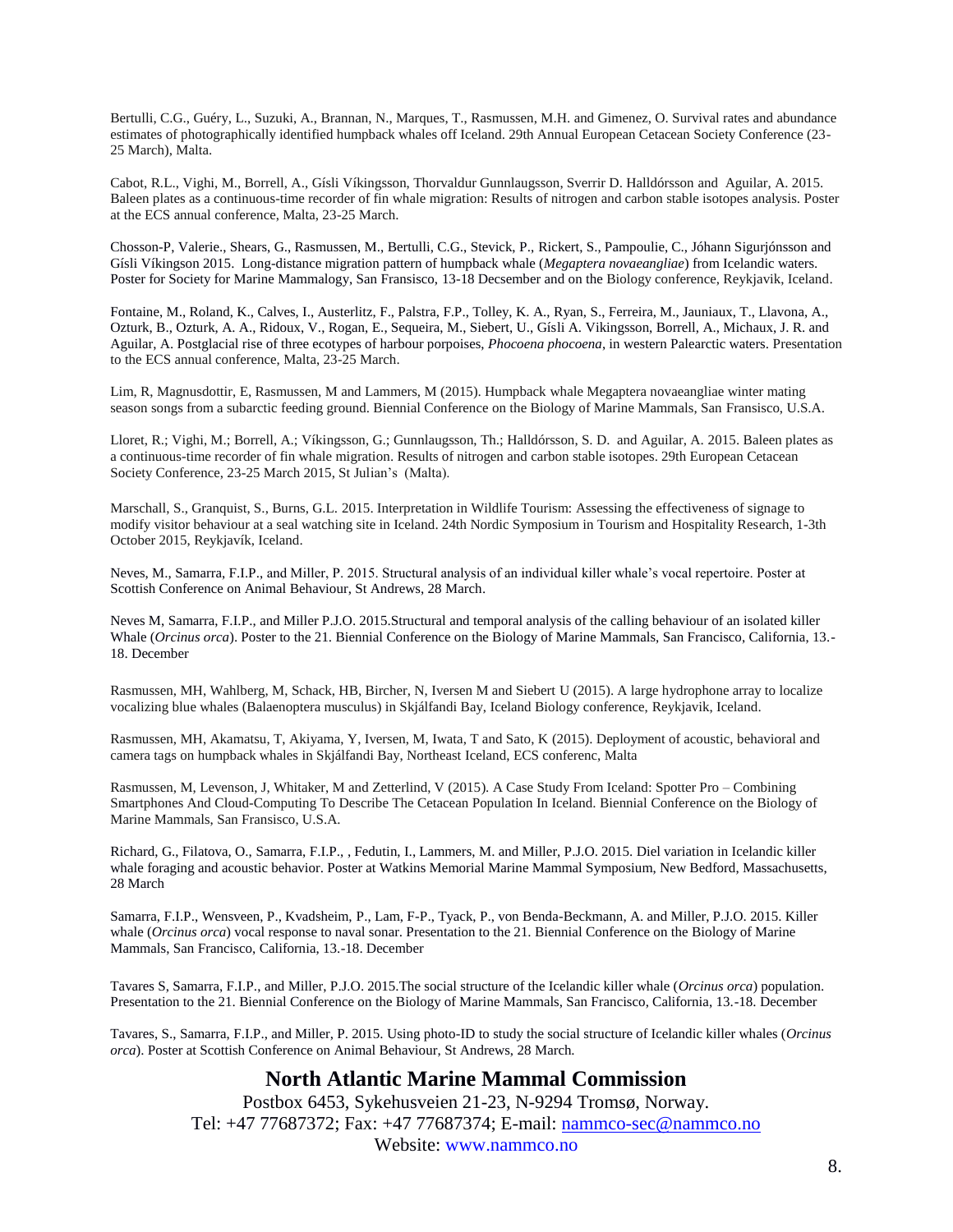Vighi, M.; Borrell, A.; Víkingsson, G.; Gunnlaugsson, Th.; Halldórsson, S. D.; Serrano, G.; Lloret, R. & Aguilar, A. 2015. Do baleen plates mirror seasonal migrations in fin whales? Results of trace elements analysis. 29th European Cetacean Society Conference, 23-25 March 2015, St Julian's (Malta).

Víkingsson, G.A. 2015. Distribution, abundance and migration of humpback whales in Icelandic and adjacent waters-An overview of MRI's research in recent decades. ECS annual conference, Malta, 22. March.

Víkingsson, G.A. 2015 Scientific basis for cetacean management advice issued by the Marine Research Institute. Marine Research Institute 8. Apríl 2015.

Víkingsson, G.A. and Heide-Jørgensen, M.P. Migration and local movements of humpback whales in Icelandic and adjacent waters. Iceland Biology Conference, Reykjavik, Iceland., 6. November 2015.

Zezza, L, Bertulli, CG, Fabbri, E and Rasmussen, M (2015). Effect of whale-watching traffic on the behaviour of white-beaked dolphin (Lagenorhynchus albirostris) in Faxaflói bay, Iceland. Biennial Conference on the Biology of Marine Mammals, San Fransisco, U.S.A.

Öqvist, E.L., Granquist, S., Burns, G.L., Angerbjörn, A. 2015. Codes of Conduct for Seal Watching: An investigation of guidelines for human behavior. 24th Nordic Symposium in Tourism and Hospitality Research, 1-3th October 2015, Reykjavík, Iceland.

Öqvist, E.L., Granquist, S.M., Burns, G.L., Angerbjörn, A. 2015. Seal watching management: Codes of conduct as a management tool for conservation. Poster. Líffræðiráðstefnan,Reykjavík, Iceland. 2-4 november 2015.

Öqvist, E.L., Granquist, S.M, Angerbjörn, A., Burns, G.L. 2015. Managing seal watching: An investigation of codes of conduct for tourist behavior. Þjóðarspegilinn, Reykjavík, Iceland 30. Okt 2015.

Öqvist, E.L. , Granquist,S.M., Angerbjörn, A., Burns, G.L. 2015. Seal Watching: An Investigation of Code of Conducts. Poster. VIIth European Congress of Mammalogy, Stockholm, Sweden. 17-21 August, 2015.

Öqvist, E.L., Granquist, S.M., Angerbjörn, A. 2015. Watching or whaling, sealing or seeing: Tourist perception of marine mammal hunting and watching in Iceland. Poster. Iceland Biology Conference, Reykjavik, Iceland. 2-4 November 2015.

#### **VI APPENDIX 1 - CATCH DATA**

See separate sheet.

#### **VII APPENDIX 2 - BY-CATCH DATA a. Short narrative**

By-catch in research surveys and when observed by inspectors on fisheries vessels is reported here. No significant changes have occurred in the by-catch reporting from fishermen (see last years *Iceland progress report* and the report from the NAMMCO Scientific Committee Working Group on By-catch, 29 February 2016, Reykjavík), therefore the limited records available are not reported here. Genetic samples from 23 by-caught harbour porpoises and 4 fetuses were however received from voluntary fishermen (mainly from lumpsucker nets) in 2015.

#### **VIII APPENDIX 3 - STRANDINGS<sup>i</sup>**

#### **a. Short narrative**

All cetacean strandings should be reported to the MRI and when possible genetic samples are stored in the genetic database at the institute.

### **North Atlantic Marine Mammal Commission**